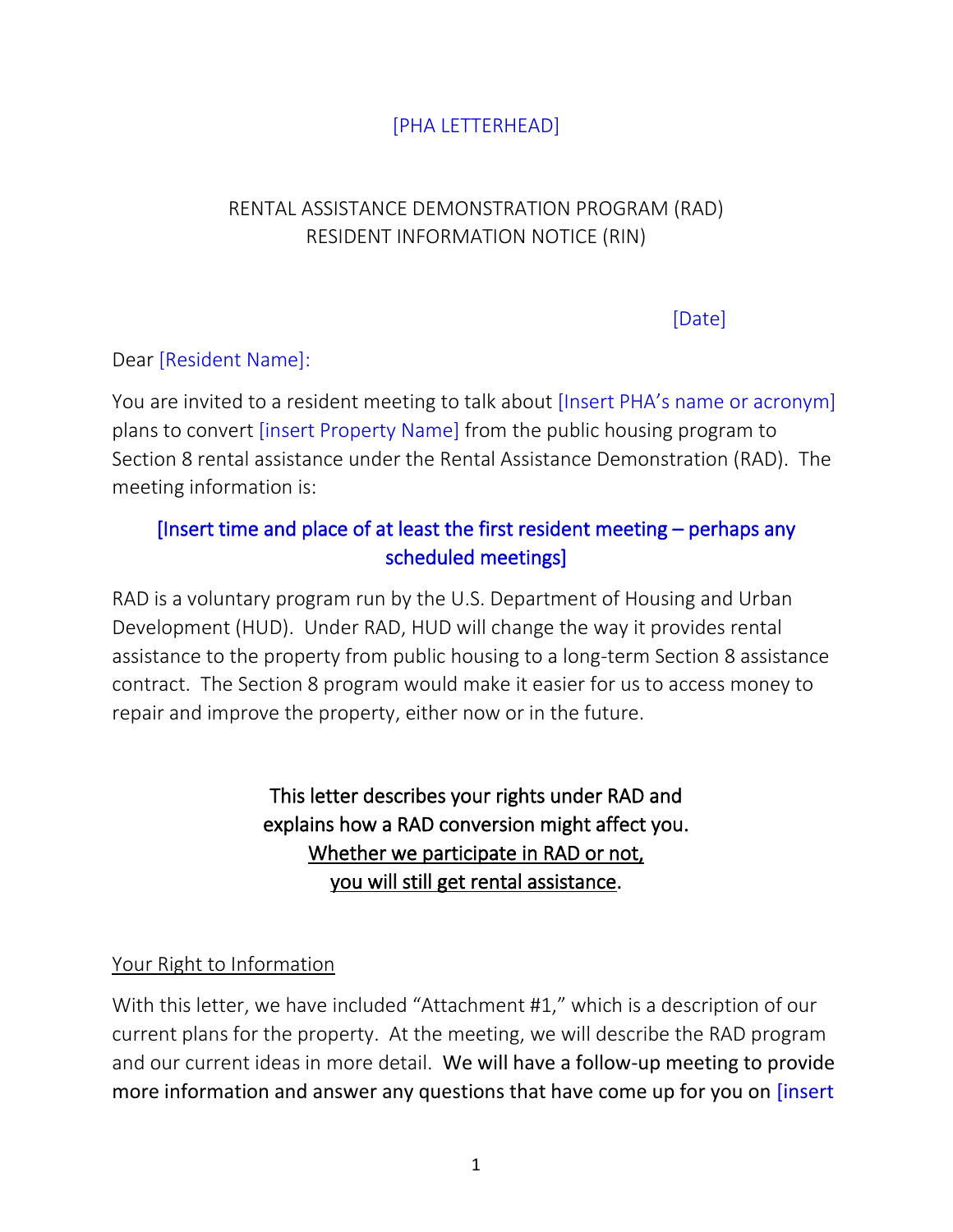next meeting date or timeline]. If we submit an application to HUD and are accepted into the program, we will have at least two (2) additional meetings with you about our plans. You have the right to hear about major changes in the plans for the project, and we will invite you to additional meetings if key features of the plans change. You also have a right to organize and to form a resident council to serve as your voice and to help you become well informed about the RAD plans.

#### Your Right to Rental Assistance

Our decision to participate in RAD does not affect your rental assistance eligibility. You are not subject to new eligibility screening. If we satisfy all HUD requirements and the property is placed under a Section 8 Housing Assistance Payment (HAP) contract, you have a right to ongoing rental assistance as long as you comply with the requirements of your lease. **In most cases, your rent will not change with the conversion from public housing to Section 8**. [Include this sentence if you have residents who pay a flat rent: In the rare event that your rent calculation would change (most commonly, when you are paying a "flat rent"), the increase would be phased in over time if the increase is more than 10% or \$25/ month.]

#### Your Right to Relocation Assistance

In some situations, we may need to relocate you from your unit temporarily in order to complete repairs or do construction. Since we are at the beginning of the planning process for the RAD conversion, we don't yet know whether you will need to move. You do not need to move now.

If we require you to move, you are entitled to certain relocation protections under the RAD rules, including, in all cases, advance written notice and detailed information about the move. The other specific relocation protections depend on the situation, but may include advisory services, moving assistance, payments and other assistance.

[Note to PHA – If the URA applies and project plans require resident relocation, HUD recommends that you issue the URA General Information Notice (GIN) with this letter. Otherwise, delete this paragraph.] In some cases, you have additional rights under other Federal laws, such as the Federal Uniform Relocation Assistance and Real Property Acquisition Policies Act, often referred to as the "Uniform Relocation Act." If the Uniform Relocation Act applies, we must give you a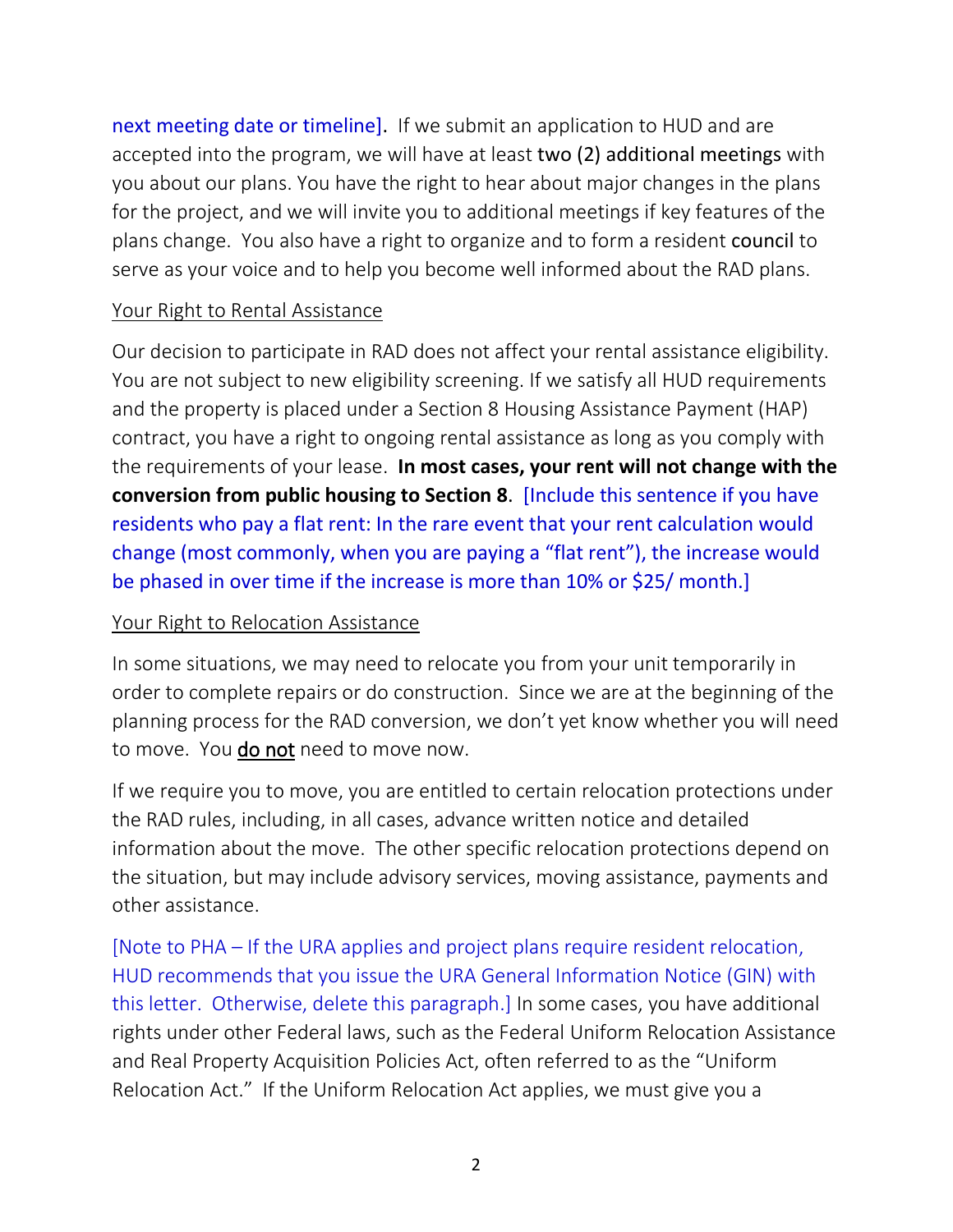"General Information Notice" which is also referred to as a "GIN." To make sure we are complying with the Uniform Relocation Act, we are including the GIN with this letter. The GIN describes rights you have, but may also describe situations that don't apply to you.

#### Your Right to Return

If you need to move temporarily for repairs, you have a right to return to an assisted unit once any construction work is done. However, we may need to move you during construction and your post-construction home may be a different unit than your current home. If the plans involve the transfer of the rental assistance to a different site, you may need to move to the new site to keep your rental assistance (provided that it is within a reasonable distance of your current home), but you still have a right to an assisted unit. **[Note whether a transfer of rental** assistance is a possibility or not.]

You get to return to a RAD Section 8 unit unless you choose to move somewhere else. If you believe the plans prevent you from exercising your right to return, you have the right to object to the plans. RAD program rules require us to make sure that anyone who wants to return can do so.

## Don't Put Your Rights at Risk!

You are always welcome to move based on your household's needs and personal goals. However, if the RAD effort will require relocation and you choose to move from the property on your own without waiting for instructions from us, you may lose your eligibility for relocation payments and assistance.

The RAD conversion, and any relocation associated with it, must be implemented consistent with fair housing and civil rights requirements. If you need a reasonable accommodation due to a disability, or have other questions about the RAD conversion, please contact [insert contact name and manner of contact], who will assist you. If you need to appeal a decision made by us, or if you think your rights aren't being protected, you may contact [insert contact name and information for local PIH Field Office].

Because we are very early in the process, the plans for the RAD conversion are likely to change. We are holding resident meetings to share our current ideas and will keep you informed about major changes to these ideas as we develop our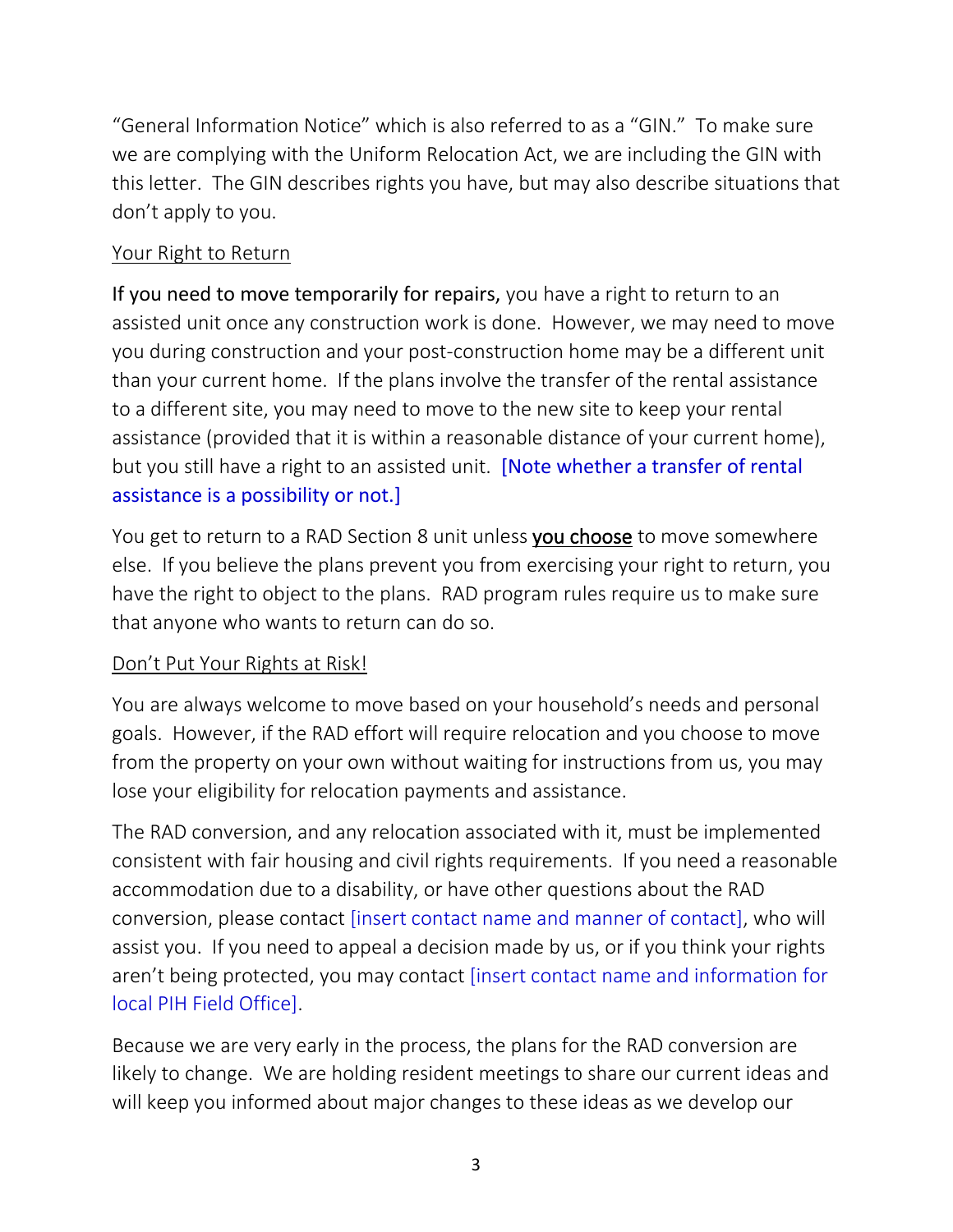plans. You should also share with us any information you have on repairs that need to be made, since you know the property best. We will give that information to the people who are helping us figure out what work needs to be done at the property.

We hope this letter gives you useful information about your rights. We are also including with this letter a fact sheet that may help you understand the RAD program better. We encourage you to come to the resident meetings to learn more about how the RAD conversion would impact your property and you.

Sincerely,

## [Name]

Attachments: Project-Specific Fact Sheet Fact Sheet #1: RAD Overview General Information Notice [delete if not applicable]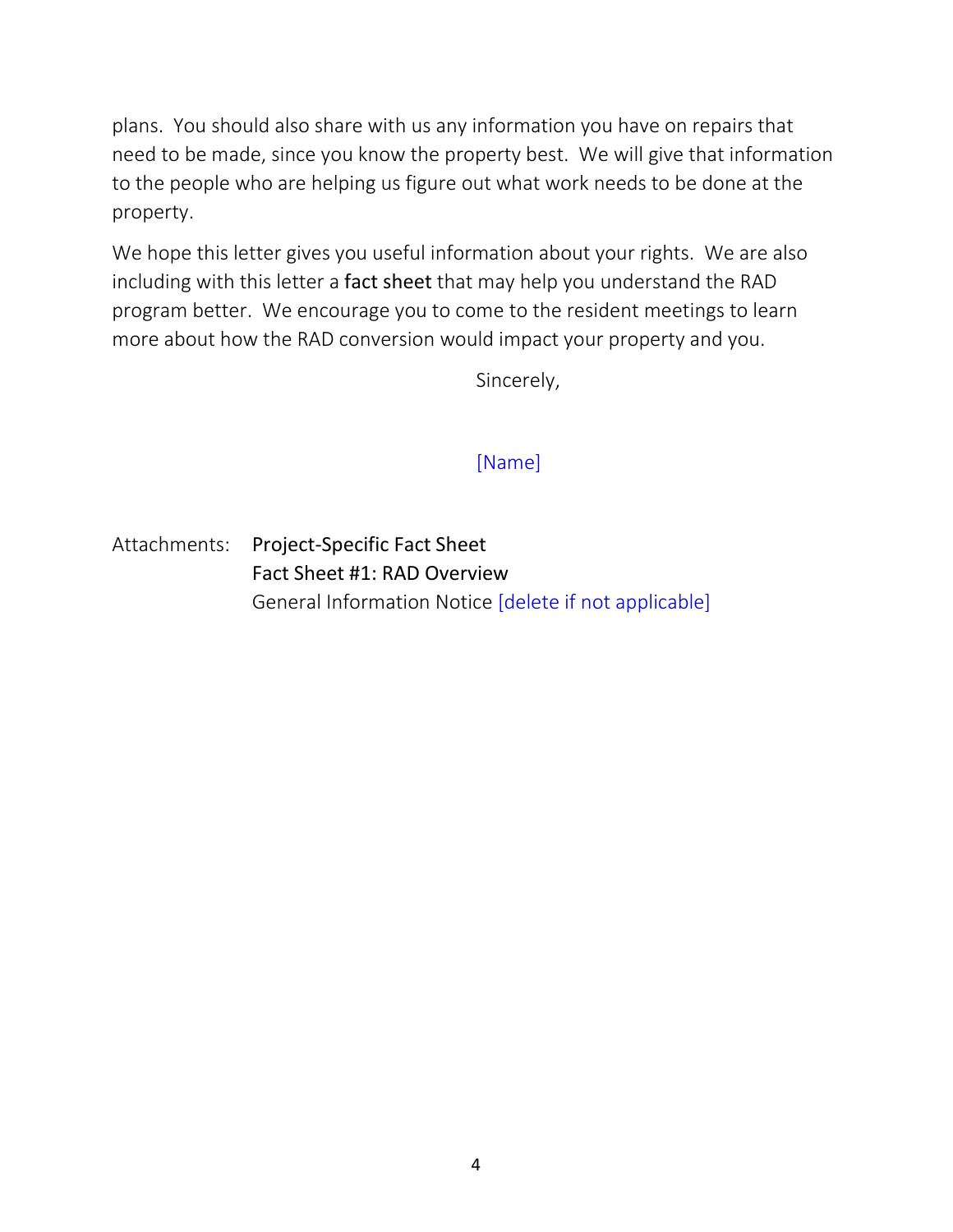# **Attachment #1 Project-Specific Fact Sheet**